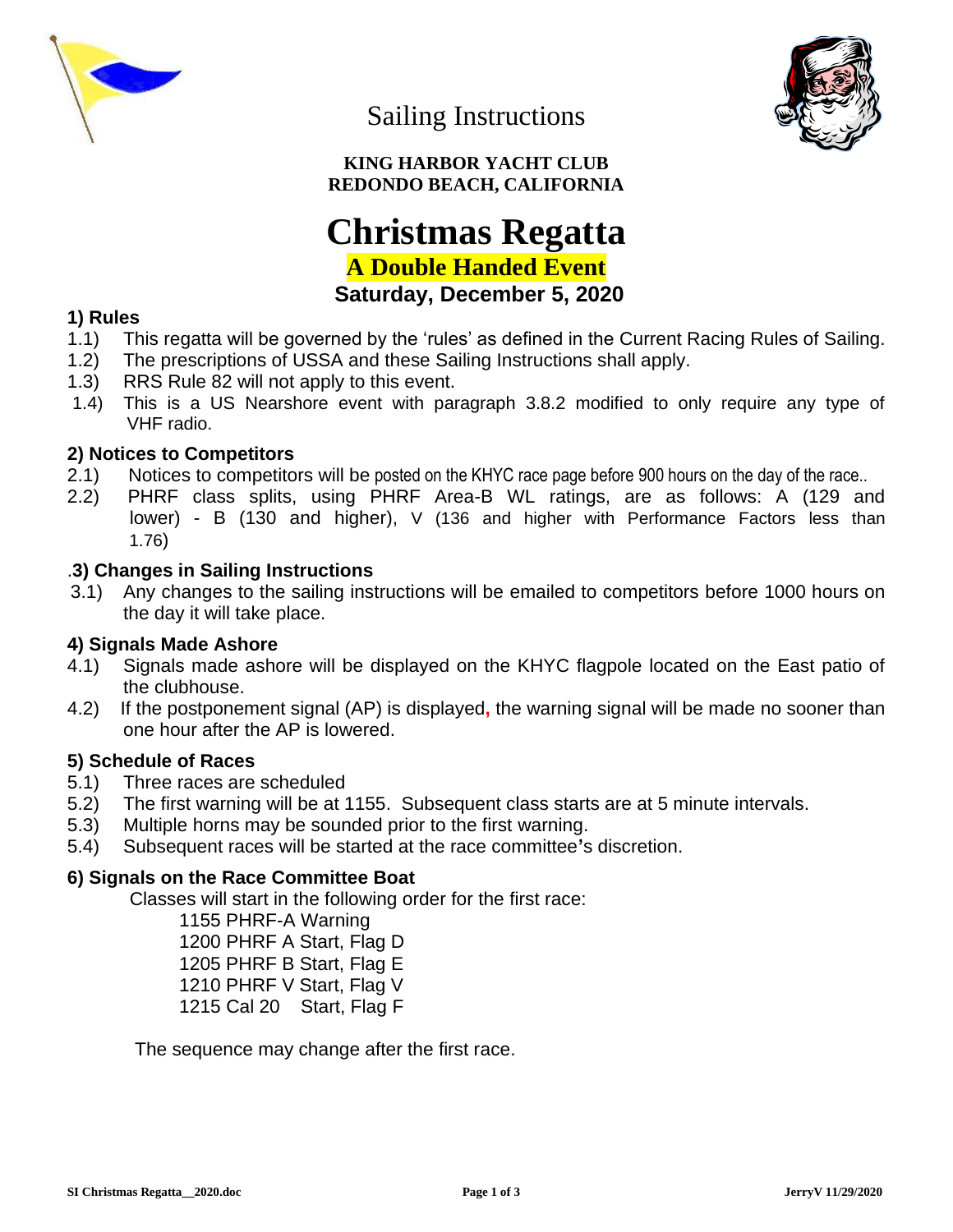# Sailing Instructions **Christmas Regatta**

## **7) The Race Course**

- 7.1) The racing area will be per the current KHYC Race Mark Guide.
- 7.2) There will be three races chosen from those listed on the Course Chart for this event.

## **8) Marks**

8.1) Marks are spar buoys or inflatable replacements in the approximate positions defined on the current KHYC Race Mark Guide.

## **9) The Start**

- 9.1) Race will be started using rule 26 with classes starting per paragraphs 5 and 6 of this document.
- 9.2) The starting area will be in the approximate location of the USCG reported position of Smark.
- 9.2) The starting line will be between a staff displaying an orange flag on the race committee boat and a staff with an orange flag floating to port from the race committee boat. **The start line is restricted except when starting**.
- 9.3) All boats must check in with the Race Committee on the water prior to the first class warning signal.
- 9.4) Boats whose preparatory signal has not been made shall **keep clear of** those boats whose preparatory signal has been made.
- 9.5) The Race Committee will attempt to call on the course side (OCS) boats on VHF channel 78 after the starting signal. Failure to call a boat OCS is not grounds for redress.

# **10) The Finish**

The finish line will be between a staff displaying an orange flag on the starboard side of the race committee boat and a staff with an orange flag floating to starboard from the race committee boat. **The finish line is restricted except when finishing**.

## **11) Penalty System**

- 11.1) The 720-degree turn penalty is replaced with a 360-degree turn penalty, to include one tack and one jibe, modifying the Scoring Penalty, rules 44.1 & 44.2. Rule 44.3 shall not apply.
- 11.2) Boats that accept and execute the turn's penalty shall sign up to that effect on the form posted on the registration form.

## **12) Time Limit**

- 12.1) Boats failing to start within four minutes after their start signal shall be scored did not start (DNS).
- 12.2) Boats failing to finish within 20 minutes after the first boat of their class has finished will be scored did not finish (DNF)